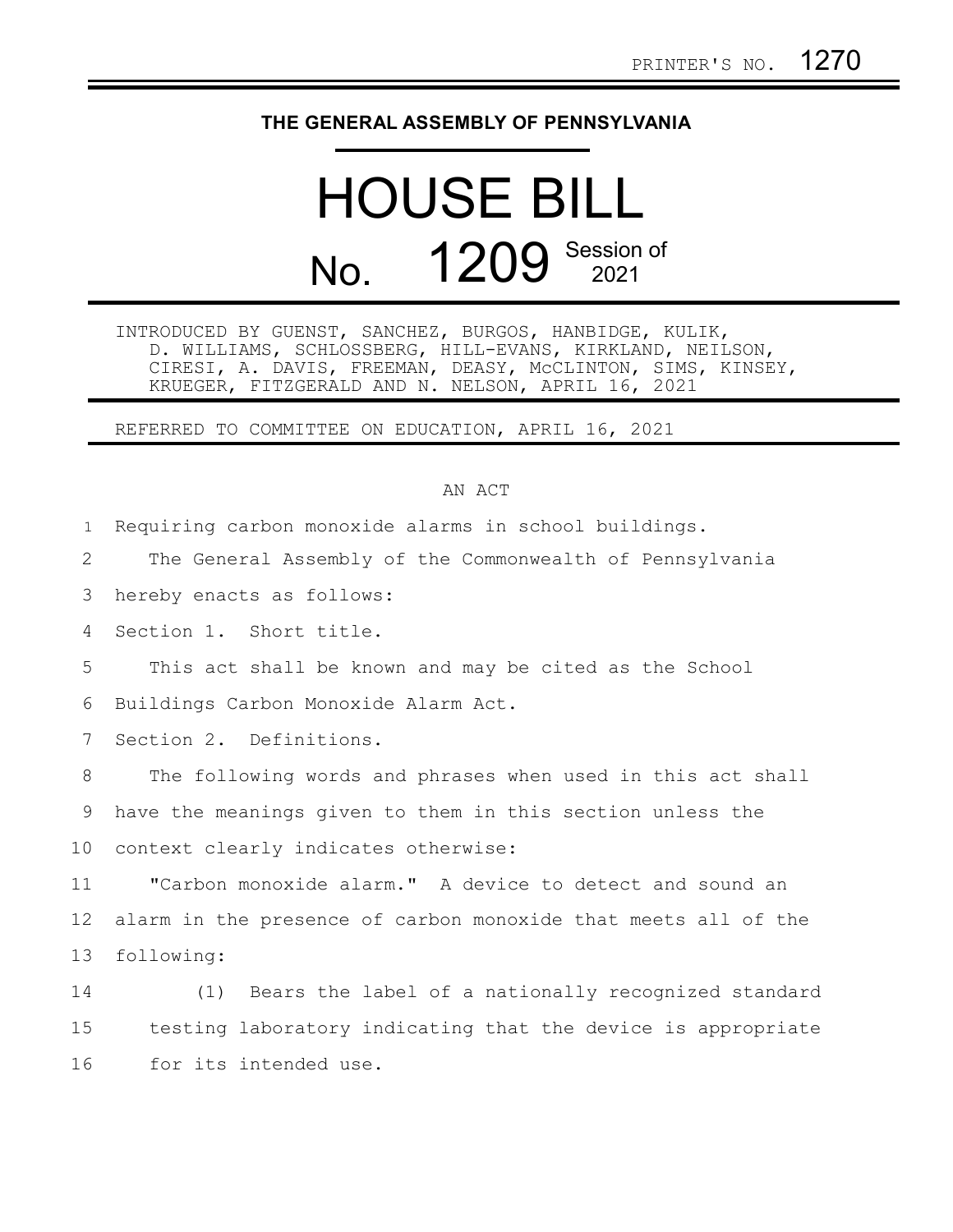(2) Is installed and maintained in accordance with this act. 1 2

(3) Is tested, at least monthly, in accordance with the manufacturer's instructions. 3 4

"Department." The Department of Education of the Commonwealth. 5 6

"Fossil fuel." Coal, kerosene, oil, fuel gases or other petroleum or hydrocarbon products that emit carbon monoxide as a byproduct of combustion. 7 8 9

"Nonpublic school." Any school, other than a public school, in which a resident of this Commonwealth may legally fulfill the compulsory school attendance requirements of the act of March 10, 1949 (P.L.30, No.14), known as the Public School Code of 1949, and which meets the requirements of Title VI of the Civil Rights Act of 1964 (Public Law 88-352, 78 Stat. 241). 10 11 12 13 14 15

Section 3. Installation of carbon monoxide alarms. 16

(a) Requirement.--Not later than January 1, 2022, all public and nonpublic elementary and secondary school buildings that contain a fossil-fuel burning furnace, boiler or water heater shall be required to install carbon monoxide alarms in accordance with the Standard for the Installation of Carbon Monoxide (CO) Detection and Warning Equipment (NFPA 720) of the National Fire Protection Association, and applicable regulations adopted by the department under subsection (b). Combination smoke and carbon monoxide alarms shall be permitted. 17 18 19 20 21 22 23 24 25

(b) Regulations.--The department shall adopt regulations in consultation with the State Fire Commissioner and State and local building code authorities to incorporate the requirements specified in this act. These regulations shall include the appropriate number, type and placement of carbon monoxide alarms 26 27 28 29 30

20210HB1209PN1270 - 2 -